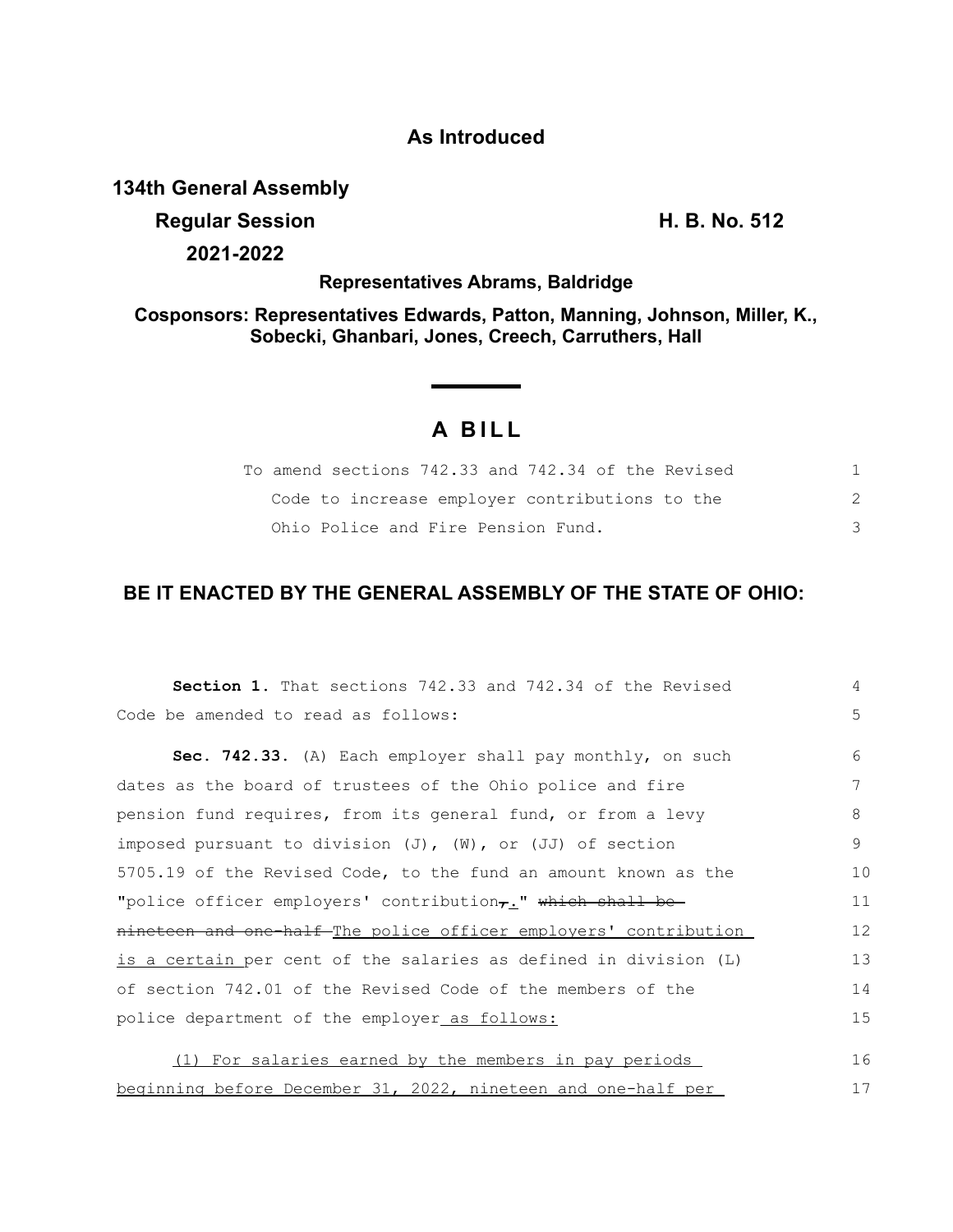31 32 33

#### cent; (2) For salaries earned by the members in pay periods beginning not earlier than January 1, 2023, but not later than December 31, 2023, twenty and nine-tenths per cent; (3) For salaries earned by the members in pay periods beginning not earlier than January 1, 2024, but not later than December 31, 2024, twenty-two and three-tenths per cent; (4) For salaries earned by the members in pay periods beginning not earlier than January 1, 2025, but not later than December 31, 2025, twenty-three and seven-tenths per cent; 18 19 20 21 22 23 24 25 26 27

(5) For salaries earned by the members in pay periods beginning not earlier than January 1, 2026, but not later than December 31, 2026, twenty-five and one-tenth per cent; 28 29 30

(6) For salaries earned by the members in pay periods beginning not earlier than January 1, 2027, twenty-six and onehalf per cent.

(B) The taxing authority of each municipal corporation in which there was a police relief and pension fund on October 1, 1965, shall annually, in the manner provided for making other municipal levies and in addition to all other levies authorized by law, levy a tax of three-tenths of one mill upon all the real and personal property as listed for taxation in the municipal corporation for the purpose of paying the police officer employers' contribution and the municipal corporation's accrued liability for its former police relief and pension fund and interest thereon, and of defraying the current operating expenses of the municipal corporation. The annual revenues derived from the tax shall be used in the following order: 34 35 36 37 38 39 40 41 42 43 44 45

(1) First, to pay the current police officer employers' 46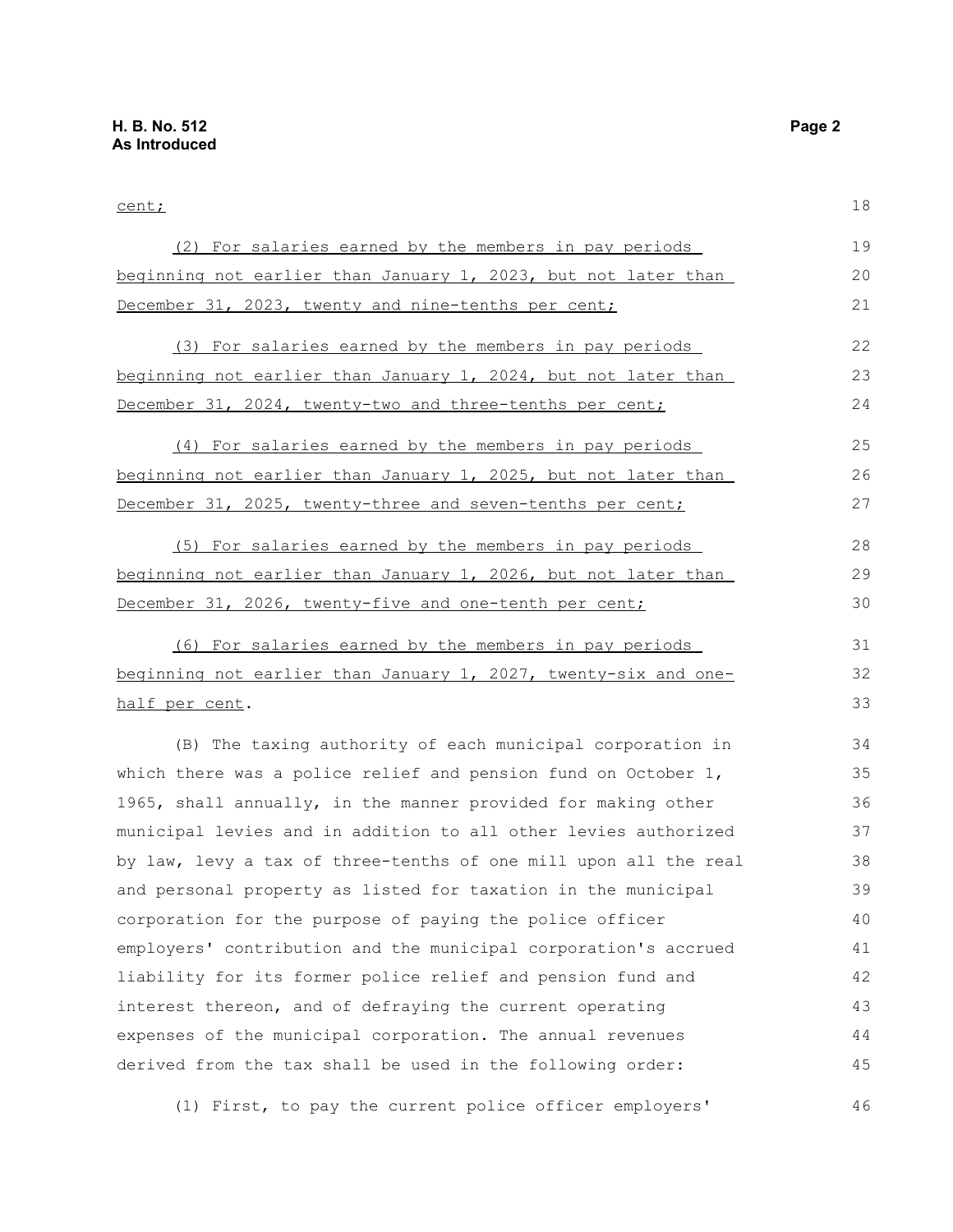| contribution and any interest related thereto;                    | 47 |
|-------------------------------------------------------------------|----|
| (2) Second, to pay any accrued liability chargeable to the        | 48 |
| municipal corporation during the current calendar year for its    | 49 |
| former police relief and pension fund and any interest related    | 50 |
| thereto;                                                          | 51 |
| (3) Third, to defray the current operating expenses of the        | 52 |
| municipal corporation.                                            | 53 |
| Sec. 742.34. (A) Each employer shall pay monthly, on such         | 54 |
| dates as the board of trustees of the Ohio police and fire        | 55 |
| pension fund requires, from its general fund, or from a levy      | 56 |
| imposed pursuant to division $(I)$ , $(W)$ , or $(JJ)$ of section | 57 |
| 5705.19 of the Revised Code, to the fund an amount known as the   | 58 |
| "firefighter employers' contribution,." which shall be twenty-    | 59 |
| four-The firefighter employer's contribution is a certain per     | 60 |
| cent of the salaries as defined in division (L) of section        | 61 |
| 742.01 of the Revised Code of the members of the fire department  | 62 |
| of the employer_as follows:                                       | 63 |
| (1) For salaries earned by the members in pay periods             | 64 |
| beginning before December 31, 2022, twenty-four per cent;         | 65 |
| (2) For salaries earned by the members in pay periods             | 66 |
| beginning not earlier than January 1, 2023, but not later than    | 67 |
| December 31, 2023, twenty-four and one-half per cent;             | 68 |
| (3) For salaries earned by the members in pay periods             | 69 |
| beginning not earlier than January 1, 2024, but not later than    | 70 |
| December 31, 2024, twenty-five per cent;                          | 71 |
| (4) For salaries earned by the members in pay periods             | 72 |
| beginning not earlier than January 1, 2025, but not later than    | 73 |
| December 31, 2025, twenty-five and one-half per cent;             | 74 |